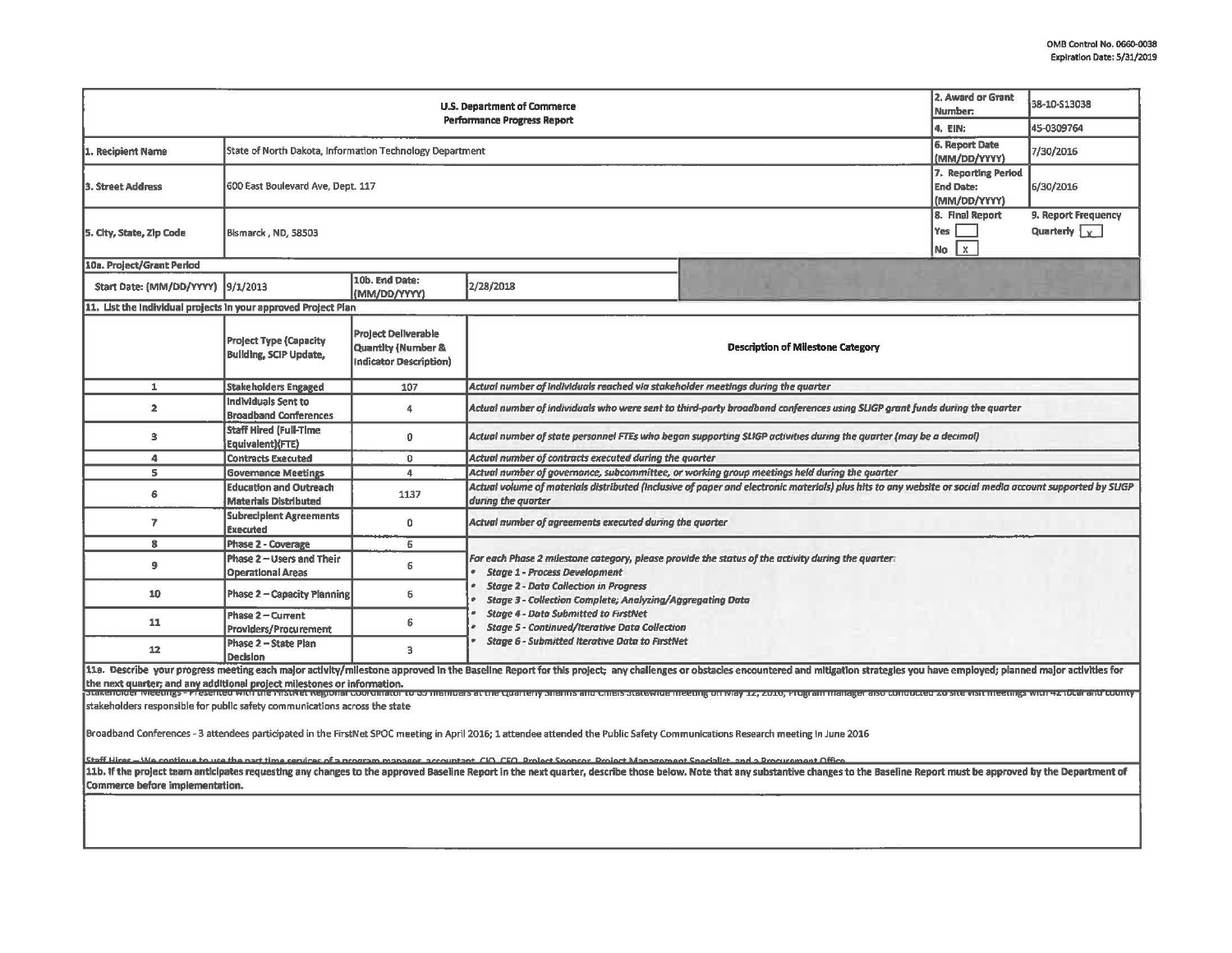11c. Provide any other information that would be useful to NTIA as it assesses this project's progress.

The program is pursuing new outreach opportunities with the development of a training video for the public safety community to expand understanding the benefits of the program. Once complete the program will also seek cert the video for training purposes in order to ensure exposure to the broadest audience of publlc safety stakeholders in the state.

lld. **Describe any** success stories **or best practices yau have identified. Please be as specific as possible.** 

12. **Personnel** 

12a. If the project is not fully staffed, describe how any lack of staffing may impact the project's time line and when the project will be fully staffed.

| 12b. Staffing Table - Please include all staff that have contributed time to the project. Please do not remove individuals from this table. |                            |                                                                    |                                                                         |                      |                               |                   |                 |                                                |                                                 |
|---------------------------------------------------------------------------------------------------------------------------------------------|----------------------------|--------------------------------------------------------------------|-------------------------------------------------------------------------|----------------------|-------------------------------|-------------------|-----------------|------------------------------------------------|-------------------------------------------------|
| Job Title                                                                                                                                   | FTE%                       |                                                                    | Project (s) Assigned                                                    |                      |                               |                   |                 |                                                | Change                                          |
| Program Manager                                                                                                                             | 50                         |                                                                    | Development of program activites and oversight of Subcontractors        |                      |                               |                   |                 |                                                | No Change                                       |
| <b>Project Sponsor</b>                                                                                                                      | 9                          | Oversight of Program Manager and Subrecipient, steering of project |                                                                         |                      |                               |                   |                 | No Change                                      |                                                 |
| CIO                                                                                                                                         | $\mathbf{0}$               | Oversight of project, interface with Governor's Office             |                                                                         |                      |                               |                   |                 | No Change                                      |                                                 |
| <b>CFO</b>                                                                                                                                  | $\Omega$                   | Oversight of financial planning, tracking, and reporting practices |                                                                         |                      |                               |                   |                 | No Change                                      |                                                 |
| Accountant                                                                                                                                  | $^{\circ}$                 |                                                                    | Execution of financial tracking, and reporting practices                |                      |                               |                   |                 |                                                | No Change                                       |
| <b>Project Management Specialist</b>                                                                                                        | 14                         |                                                                    | Management of project management processes                              |                      |                               |                   |                 |                                                | No Change                                       |
| <b>Procurement Officer</b>                                                                                                                  | 0                          |                                                                    | Develop, Implement, and oversight of contract for subreciplent services |                      |                               |                   |                 |                                                | No Change                                       |
| 13. Subcontracts (Vendors and/or Subrecipients)                                                                                             |                            |                                                                    |                                                                         |                      |                               |                   |                 |                                                |                                                 |
| 13a. Subcontracts Table - Include all subcontractors. The totals from this table must equal the "Subcontracts Total" in Question 14f.       |                            |                                                                    |                                                                         |                      |                               |                   |                 |                                                |                                                 |
| <b>Name</b>                                                                                                                                 | <b>Subcontract Purpose</b> |                                                                    | Type<br>(Vendor/Subrec.)                                                | RFP/RFQ Issued (Y/N) | Contract<br>Executed<br>(Y/N) | <b>Start Date</b> | <b>End Date</b> | <b>Total Federal Funds</b><br><b>Allocated</b> | <b>Total Matching Funds</b><br><b>Allocated</b> |
| Televate, LLC                                                                                                                               | <b>SLIGP Support</b>       |                                                                    | Vendor                                                                  | v                    | Y                             | 10/15/2013        | 12/31/2018      | \$769,076                                      | \$0.00                                          |
| Agency MABU                                                                                                                                 |                            | Design report                                                      |                                                                         | N                    | Y                             | 4/1/2014          | 5/1/2014        | \$373.53                                       | \$0.00                                          |
|                                                                                                                                             |                            |                                                                    |                                                                         |                      |                               |                   |                 |                                                |                                                 |
|                                                                                                                                             |                            |                                                                    |                                                                         |                      |                               |                   |                 |                                                |                                                 |
| 13b. Describe any challenges encountered with vendors and/or subrecipients.                                                                 |                            |                                                                    |                                                                         |                      |                               |                   |                 |                                                |                                                 |
|                                                                                                                                             |                            |                                                                    |                                                                         |                      |                               |                   |                 |                                                |                                                 |